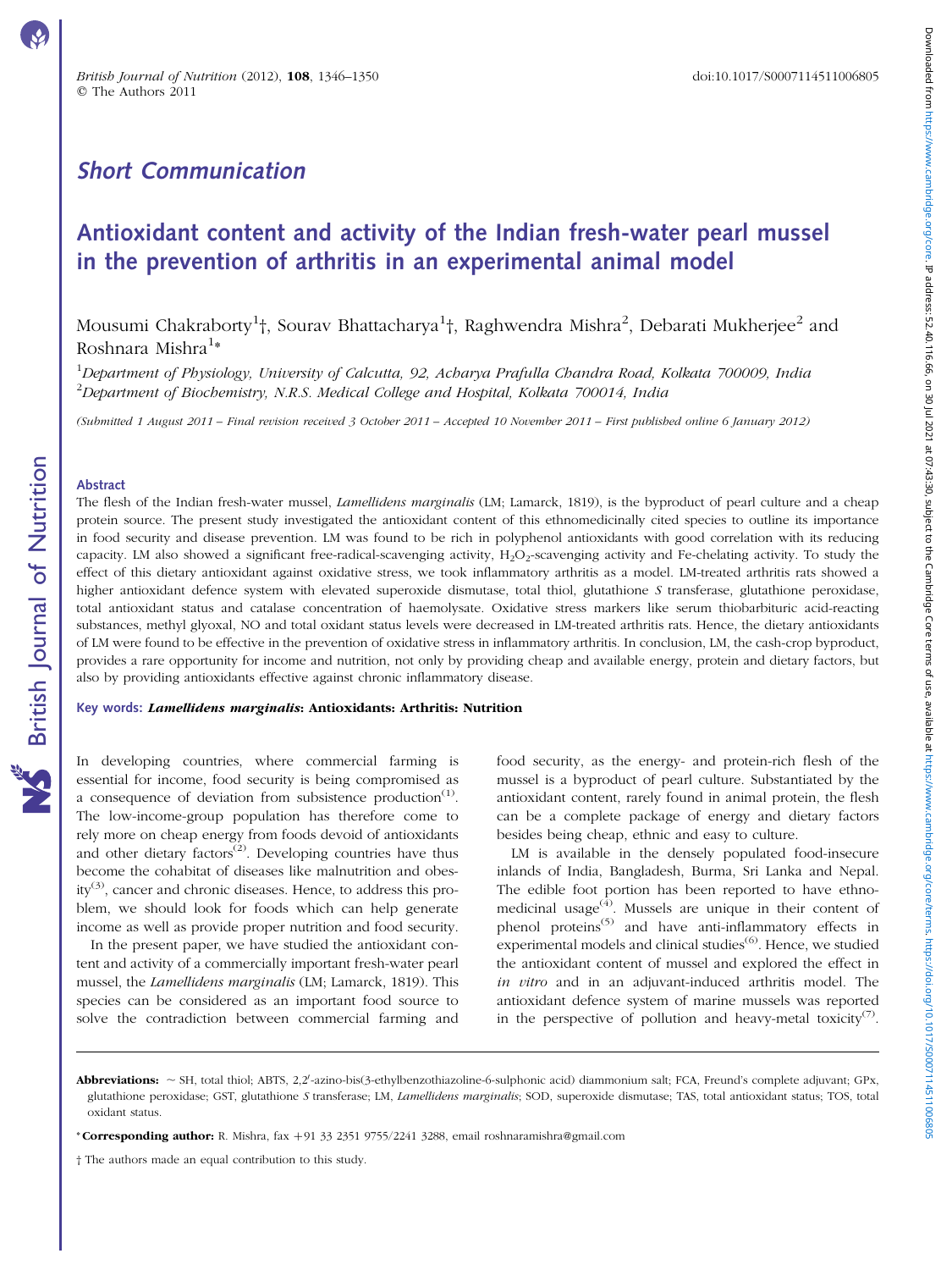However, the dietary significance of the antioxidant has so far not been reported. This information is a rare example of integration of commerce and nutrition, both for energy and disease prevention, as a perfect piece to fit in the jigsaw of integrated nutritional approach.

### Materials and methods

### **Chemicals**

2,2'-Azino-bis(3-ethylbenzothiazoline-6-sulphonic acid) diammonium (ABTS) salt, EDTA, reduced glutathione, metaphosphoric acid, Folin–Ciocalteau reagent, 1-chloro-2,4 dinitrobenzene, potassium ferricyanide, ferrozin, pyrogalol and sodium nitroprusside were purchased from SRL. Thiobarbituric acid, NADPH, tert-butyl hydroperoxyde, ferric chloride, Freund's complete adjuvant (FCA) and indomethacin, Trolox, O-dianisidine dihydrochloride, xylenol orange and 1,2-diamino benzene were purchased from Sigma.

### Animals

British Journal of Nutrition

**NS** British Journal of Nutrition

Wistar strain male albino rats, about 9-12 weeks old (120  $($ se 10 $)$  g $)$ , were used for the *in vivo* experiments. The animals were collected and housed in a controlled environment (room temperature:  $23 \pm 2^{\circ}C$ , relative humidity: 60 (SE 5)%, 12 h day-12h night cycle) and fed *ad libitum* with a balanced diet and water. All animal experiments were approved by the Departmental Animal Ethical Committee and were in accordance with the guidelines of the committee for the purpose of control and supervision of experiments on animals, Government of India.

### Collection of sample and preparation of extract

Live adult fresh-water mussels were collected from the local market of Kolkata, India, and the species was identified as LM (voucher specimen no.: M26322/5) from the Mollusca Section of Zoological Survey of India, New Alipore, Kolkata, India. Aqueous extract of LM was prepared and expressed as per  $\mu$ g dry weight for *in vitro* experiments, and as per mg wet weight for in vivo experiments.

### Determination of total phenol, reducing power, 2,2'azino-bis(3-ethylbenzothiazoline-6-sulphonic acid) diammonium radical-scavenging activity, total antioxidant capacity, hydrogen peroxide-scavenging and metalchelating activity

The total phenol content of the extract was determined by Folin–Ciocalteu's reagent, according to the method of Taga et  $al$ .<sup>(8)</sup>. The phenol content was evaluated from gallic acid standard curve  $(5-200 \mu g)$  and the value was expressed in terms of gallic acid equivalents.

Reducing power of the extract was determined according to Oyaizu(9) and expressed in terms of ascorbic acid equivalent.

The ABTS<sup>+</sup> radical-scavenging activity of LM was assessed according to Re et  $al^{(10)}$  and total antioxidant capacity was

determined by comparing the  $ABTS^+$  radical-scavenging activity with trolox  $(0-2 \text{ mm})$  standard.

H2O<sup>2</sup> -scavenging activity of the extract was determined according to Nabavi et  $al$ .<sup>(11)</sup> and expressed as percentage of H<sub>2</sub>O<sub>2</sub> scavenged.

The Fe $^{2+}$ -chelating activity of the extract was determined according to Ebrahimzadeh *et al*.<sup>(12)</sup>. The percentage inhibition of  $Fe^{2+}$ -ferrozine complex formation by the extract was calculated according to the formula:

Inhibition (%) =  $(\text{Abs}_{\text{control}} - \text{Abs}_{\text{sample}})/(\text{Abs}_{\text{control}}) \times 100$ ,

where Abs<sub>control</sub> and Abs<sub>sample</sub> are the absorbance of control and absorbance of sample, respectively. The metal-chelating activity of LM at the dose 100 mg/ml was expressed in terms of ascorbic acid equivalents.

### Induction of oxidative stress associated with inflammatory arthritis and evaluation of oxidative stress defence system and pro-oxidant markers

Arthritis was induced in rats and the experiment was carried out as described by Chakraborty et  $al^{(13)}$ . Experimental animals were divided on the next day after adjuvant injection into the following five groups, I-V, for respectively, the saline-injected normal control, FCA-injected arthritic control, arthritic animals supplemented with LM 1 (500 mg/kg per d, per oral), LM 2 (1 g/kg per d, per oral) and indomethacin (1 mg/kg per d, per oral). Treatment was given from 1 to 13 d. On the 15th day, blood was collected, and serum (as per mg of protein<sup>(14)</sup>) and haemolysate (as per mg of Hb) markers of oxidative stress were assessed.

Serum superoxide dismutase (SOD) activity was estimated by measuring the percentage inhibition of the pyrogalol autooxidation by SOD according to the standard method $(15)$ . Here, one unit of SOD was defined as the enzyme activity that inhibits the auto-oxidation of pyrogalol by 50 %. Catalase activity of haemolysate was estimated using the method of Beers & Sizer<sup>(16)</sup>. Serum sulphydril group content was assayed as described by Elman<sup> $(17)$ </sup>. Serum glutathione peroxidase (GPx) activity was estimated using the method of Paglia & Valentine<sup> $(18)$ </sup>. Serum glutathione transferase (GST) activity was estimated using the method of Habig & Jakoby<sup>(19)</sup>. Serum total antioxidant status (TAS) value was estimated using the method of Re et  $al^{(10)}$ , Serum lipid peroxidation level by Buege &  $Aust^{(20)}$  and serum NO synthase activity by the method of Granger et  $al^{(21)}$ . Total oxidant status (TOS) was assessed using the method of  $Erel^{(22)}$  and oxidative stress index, the ratio of TOS and TAS, was measured by Harma et  $al^{(23)}$  and expressed as arbitrary units. To perform the calculation, the result unit of TAS was changed to  $\mu$ M Trolox equivalents, and oxidative stress index value was calculated as follows: oxidative stress index  $=$  ((TOS,  $\mu$ M-H<sub>2</sub>O<sub>2</sub>) equivalent)  $\times$  100/ (TAS,  $\mu$ M-Trolox equivalents)).

### Statistical methods

All the results were expressed as means with their standard errors,  $n$  6. The level of significance was determined by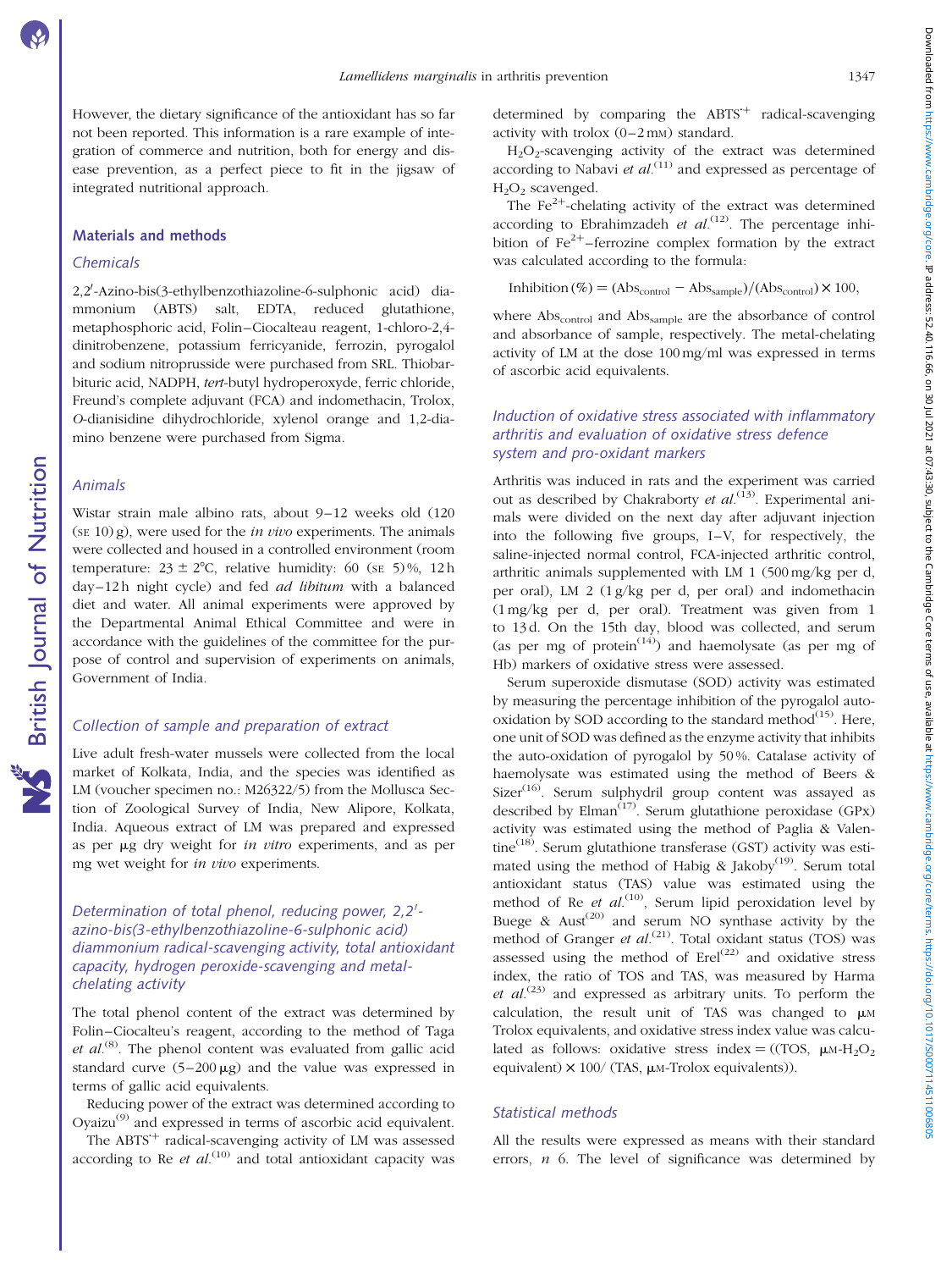one-way ANOVA followed by Tukey's post hoc test. A value of  $P$ <0·05 was considered as significant. Pearson's correlation coefficient (r) was evaluated between total phenol content and reducing power of LM. All statistical analyses were performed using Origin 7 and MS-Office Excel 2007 software packages.

### Results

British Journal of Nutrition

**NS** British Journal of Nutrition

### Antioxidant content of Lamellidens marginalis extract

The total phenol content of LM was found to be 82·81  $(\text{SE } 0.75)$  µg gallic acid equivalent per mg of LM. Reducing power of per mg LM was comparable with 16·56 (SE  $1·06$ )  $\mu$ g of ascorbic acid. Correlation between phenol content and reducing power of LM  $(r 0.98)$  was found to be significant  $(P=0.003)$ .

LM showed  $ABTS^+$ -scavenging activity and  $H_2O_2$ -scavenging activity dose dependently. The half maximal inhibitory  $\frac{1}{2}$  concentration value of LM for ABTS<sup>+</sup>-scavenging activity was 7.81 mg/ml (1.299 mm-Trolox equivalents) and for  $H_2O_2$ scavenging activity was 0·343 mg/ml.

LM showed  $19.74\%$  inhibition in Fe<sup>2+</sup>-ferrozin complex formation at the dose of 100 mg/ml concentration which was found to be  $7.086 \mu g$  EDTA equivalents.

## In vivo antioxidant activity of Lamellidens marginalis extract in Freund's complete adjuvant-induced arthritis model after oral supplementation

LM treatment significantly restored antioxidant defence systems. SOD, total thiol ( $\sim$  SH), GST level in serum, and catalase concentration of haemolysate were changed significantly in the arthritis group of animals, as shown in Table 1. Serum SOD,  $\sim$  SH, GST, GPx, TAS level and catalase concentration of haemolysate were found to be significantly decreased  $(P<0.05)$  in adjuvant-injected arthritic rats when compared with normal rats after the 15th day of FCA injection. LM1,

LM2 and indomethacin-treated rats showed significant increases ( $P<0.05$ ) in serum SOD,  $\sim$  SH, GST, GPx level and catalase concentration on the 15th day after FCA injection when compared with arthritic rats.

The pro-oxidant markers, namely, serum thiobarbituric acid-reacting substance level, nitric oxide and TOS level, were found to be significantly increased  $(P<0.05)$  in adjuvant-injected arthritic rats when compared with normal rats after the 15th day of FCA injection. LM1, LM2 and indomethacintreated rats showed significant decreases ( $P$ <0·05) in serum thiobarbituric acid-reacting substances, TOS and nitric oxide level on the 15th day after FCA injection when compared with arthritic rats (Table 1).

### **Discussion**

An epidemiological association of decreased incidence of age-related diseases in humans with diets rich in polyphenols and antioxidants $(24)$  has made antioxidant-rich plant-based foods more valued than antioxidant-scarce animal protein<sup>(25)</sup>, which is a paradox in protein–energy malnutrition. Phenolic antioxidants of the Indian fresh-water pearl-producing mussel, LM, can address this problem and help in food security, as it is a more nutritious<sup> $(26)$ </sup> alternative to meat, is cheaper, and is available as a byproduct of the cash-crop, pearl. Prabhakar & Roy<sup>(4)</sup> showed that the foot portion of the mollusc is eaten for its ethnomedicinal benefits in North-Bihar, India. Polyphenol proteins have been reported to be secreted from the specialised phenol glands of the mussel foot<sup> $(5)$ </sup>. Polyphenols were reported as the main antioxidants of mussels in pollution defence<sup>(27)</sup>. Polyphenol antioxidants are found in plants and none so far has been reported in animals/meat consumed as food. These observations have led us to explore the antioxidant activity of the foot-pad of LM and to study its correlation with the phenol content of the foot-pad.

Thus, the experiments were designed to determine the total phenol content, its correlation with the free-radicalscavenging and antioxidant activity of LM extract in the

Table 1. Effect of Lamellidens marginalis (LM) and standard on serum antioxidant marker levels in Freund's complete adjuvant-induced arthritic animal model

(Mean values with their standard errors,  $n 6$ )

| Parameter                                                | Control |           | Arthritis |           | Standard  |           | LM1 (500 mg/kg)<br>per d, PO) |           | LM2 (1 g/kg per<br>d, PO |      |
|----------------------------------------------------------|---------|-----------|-----------|-----------|-----------|-----------|-------------------------------|-----------|--------------------------|------|
|                                                          | Mean    | <b>SE</b> | Mean      | <b>SE</b> | Mean      | <b>SE</b> | Mean                          | <b>SE</b> | Mean                     | SE   |
| TBARS (nmol MDA/mg protein)                              | 0.09    | 0.01      | $0.17*$   | 0.01      | $0.10+$   | 0.01      | $0.09+$                       | 0.01      | 0.111                    | 0.01 |
| $\sim$ SH ( $\mu$ mol/mg protein)                        | 1.24    | 1.23      | $0.39*$   | 0.07      | $1.07+$   | 0.09      | $0.82 +$                      | 0.03      | $1.19+$                  | 0.09 |
| $GST$ ( $\mu$ mol/mg protein)                            | 1.39    | 0.02      | $0.43*$   | 0.03      | $1.35 +$  | 0.05      | $1.21+$                       | 0.04      | $1.44$ t                 | 0.09 |
| GPx (mU/mg protein)                                      | 22.49   | 0.39      | $10.75*$  | 0.32      | $23.98 +$ | 0.53      | $20.41$ <sup>+</sup>          | 0.64      | 19.48†                   | 0.61 |
| SOD (U/min per mg protein)                               | 0.19    | 0.01      | $0.11*$   | 0.01      | $0.18 +$  | 0.01      | $0.21$ <sup>+</sup>           | 0.01      | $0.18$ <sup>+</sup>      | 0.01 |
| Catalase ( $\mu$ mol/mg Hb)                              | 7.87    | 0.54      | $4.88*$   | 0.26      | $7.94+$   | 0.26      | $8.00 +$                      | 0.40      | $7.22$ t                 | 0.24 |
| $NO(\mu M)$                                              | 2.41    | 0.32      | $4.48*$   | 0.19      | $2.73+$   | 0.09      | $3.07+$                       | 0.12      | $2.50+$                  | 0.02 |
| TAS (mm-Trolox equivalents)                              | 2.54    | 0.05      | $2.17*$   | 0.02      | $2.38+$   | 0.03      | $2.54$ t                      | 0.04      | $2.29+$                  | 0.08 |
| TOS ( $\mu$ M-H <sub>2</sub> O <sub>2</sub> equivalents) | 5.04    | 0.59      | $15.77*$  | 0.83      | $6.59 +$  | 0.40      | $5.98+$                       | 0.50      | 12.78 <sup>†</sup>       | 0.84 |
| OSI (arbitrary units)                                    | 0.20    | 0.03      | $0.725*$  | 0.04      | $0.28 +$  | 0.02      | $0.23 +$                      | 0.02      | $0.57+$                  | 0.54 |

PO, per oral; TBARS, thiobarbituric acid-reacting substances; MDA, malonaldehyde;~SH, total thiol; GST, glutathione transferase; GPx, glutathione peroxidase; SOD, superoxide dismutase; TAS, total antioxidant status; TOS, total oxidant status; OSI, oxidative stress index.

\* Mean values were significantly different from control ( $P < 0.05$ , one-way ANOVA).

 $\dagger$  Mean values were significantly different from arthritis ( $P$ < 0.05, one-way ANOVA).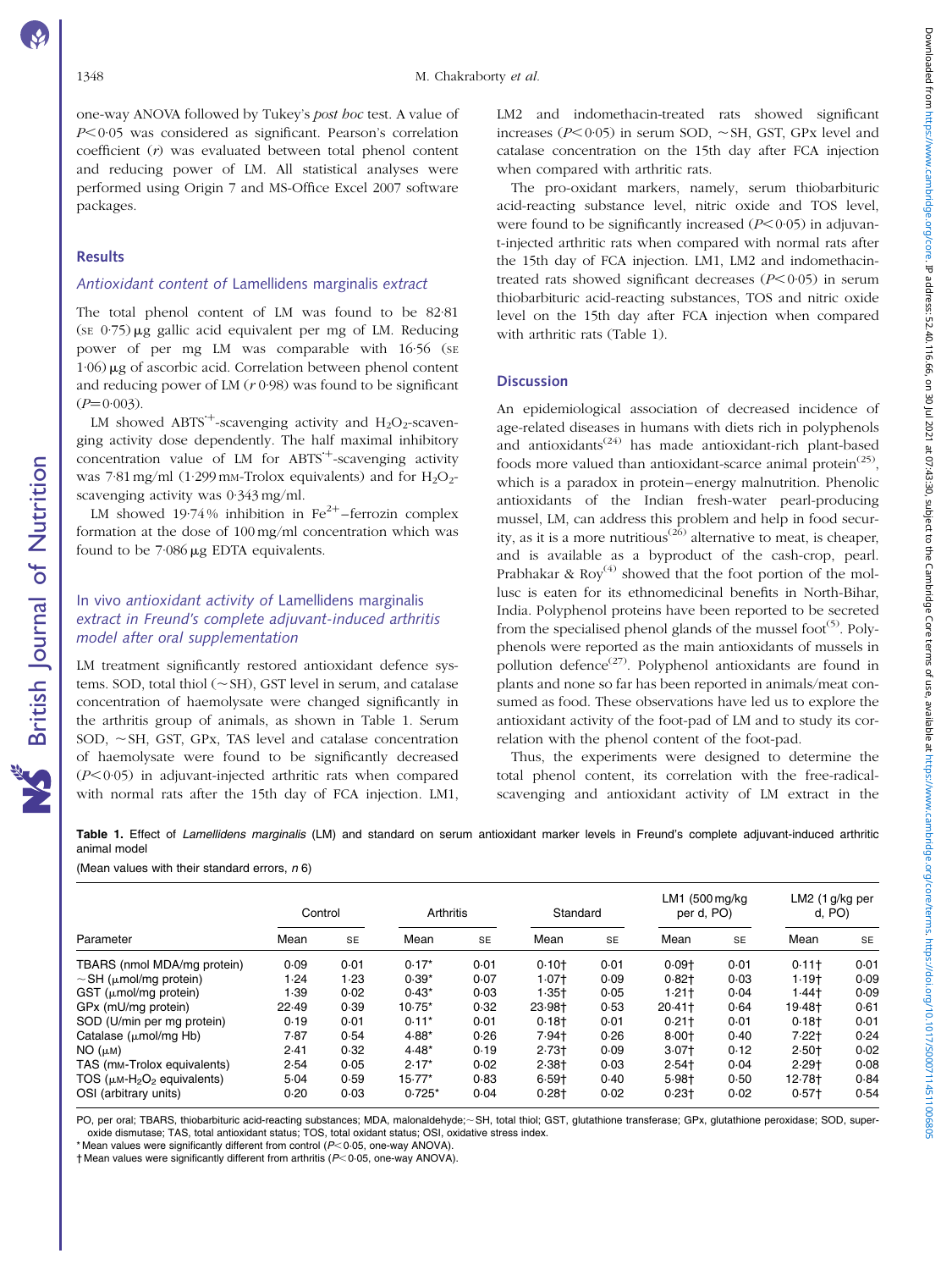

Fig. 1. Regression plot of total phenol content ( $\mu$ g gallic acid equivalents) and reducing power ( $\mu$ g of ascorbic acid equivalents) of Lamellidens marginalis extract (LME). Both the values were measured in same dose of LME expressed in mg dry weight ( $y = 0.406x - 1.287$ ;  $R^2$  0.961). x, Total phenol content; y, reducing power;  $r^2$ , square of Pearson's correlation coefficient.

in vitro system, followed by its antioxidant efficacy in the adjuvant-induced arthritis model in rats.

Table 1 shows that LM can be considered as a food rich in antioxidants with a significant correlation between phenol content and reducing powers  $(r 0.98; Fig. 1)$ , indicating that the antioxidant property of LM is highly dependent on its phenol content. To study the association of this dietary antioxidant with the prevention of *in vivo* oxidative stress, we selected the FCA-induced inflammatory arthritis model that mimics human rheumatoid arthritis along with the feature of severe reactive oxygen species generation<sup> $(28)$ </sup>. The oxidative burst takes place within the activated macrophage to combat foreign antigens in arthritis. NO is a good indicator of this reactive oxygen species generation and thus the alteration of nitric oxide level was often estimated to determine macrophage activity<sup>(29)</sup>. Grant *et al*.<sup>(30)</sup> showed that elevated NO level in FCA induced arthritis. Depletion of the body's antioxidant defence reserves takes place to combat the oxidative burst within activated macrophages. SOD, catalase and  $\sim$  SH are the enzymatic and non-enzymatic antioxidant defence systems of the body, markedly altered during this process. GPx regenerates the reduced glutathione from its oxidative form to sustain the antioxidant status of the body. Significantly decreased GPx level in the arthritis animal indicated the over-usage of enzyme to regenerate reduced glutathione to resist against reactive oxygen species. GST reduces organic peroxides in the presence of reduced glutathione and converts it to oxidised form. Thus, alteration of this total system indicates alteration of the body's oxidative and antioxidant status as found in the present experiment with FCA-induced animals, which was restored due to LM treatment, thereby indicating LM to have antioxidant potential.

In summary, it could be concluded that the edible portion of LM, the pearl culture byproduct, contains antioxidants, particularly the unique phenolic proteins that are effective in the prevention of arthritis, a chronic inflammatory disease. Hence, this makes LM a suitable candidate in the design of an integrated nutritional approach.

### Acknowledgements

The present work was partly funded by University of Calcutta, and Council of Scientific and Industrial Research (File No.: 09/ 028(0831)/2010-EMRI dated 29·03·2011). M. C. and S. B. were involved in data collection, data analysis, data interpretation, literature search and manuscript preparation. R. M. was involved in data collection analysis and manuscript preparation. D. M. was involved in data collection. R. M. was also involved in the study design, data interpretation, literature search and manuscript preparation. None of the authors had any conflict of interest in connection with the present study.

### References

- 1. Rajamma G (1993) Changing from subsistence to cash cropping: Sakaramma's story. Focus Gend 1, 19-21.
- 2. James WPT, Nelson M, Ralph A, et al. (1997) Socioeconomic determinants of health: the contribution of nutrition to inequalities in health. BMJ 314, 1545-1549.
- 3. Usfar AA, Lebenthal E, Atmarita, et al. (2010) Obesity as a poverty-related emerging nutrition problems: the case of Indonesia. Obes Rev 11, 924 –928.
- 4. Prabhakar AK & Roy SP (2009) Ethno-medicinal uses of some shell fishes by people of Kosi river basin of North-Bihar, India. Ethno-Med  $3$ , 1-4.
- 5. Padro J, Gutierrez E, Saez C, et al. (1990) Purification of adhesive proteins from mussel. Protein Expr Purif 1, 47–50.
- 6. Emelyanov A, Fedoseev G, Krasnoschekova O, et al. (2002) Treatment of asthma with lipid extract of New Zealand greenlipped mussel: a randomised clinical trial. Eur Respir  $J$  20, 596-600.
- 7. Manduzio H, Monsinjon T, Galap C, et al. (2004) Seasonal variations in antioxidant defenses in blue mussels Mytilus edulis collected from a pollutedarea: major contributions in gills of an inducible isoform of Cu/Zn-superoxide dismutase and of glutathione S-transferase. Aquat Toxicol 70, 83-93.
- 8. Taga MS, Miller EE & Pratt DE (1984) Chia seeds as a source of natural lipid antioxidants. *JAOCS* 61, 928-931.
- 9. Oyaizu M (1986) Studies on product browning reaction prepared from glucosamine. Jpn J Nutr 44, 307-315.
- 10. Re R, Pellegrini N, Proteggente A, et al. (1999) Antioxidant activity applying an improved ABTS radical cation decolorization assay. Free Radic Biol Med 26, 1231-1237.
- 11. Nabavi SM, Ebrahimzadeh MA, Nabavi SF, et al. (2008) Free radical scavenging activity and anti oxidant capacity of Eryngium caucasicum Trautv and Froripia subpinnata. Pharmacologyonline  $3, 19-25$ .
- 12. Ebrahimzadeh MA, Pourmorad F & Bekhradnia AR (2008) Iron chelating activity screening, phenol and flavonoid content of some medicinal plants from Iran. Afr J Biotechnol 32, 42– 49.
- 13. Chakraborty M, Bhattacharya S, Bhattacharjee P, et al. (2010) Prevention of the progression of adjuvant induced arthritis by oral supplementation of Indian fresh water mussel (Lamellidens marginalis) aqueous extract in experimental rats. *J Ethnopharmacol* 132, 316-320.
- 14. Lowry OH, Rosebrough NJ, Farr AL, et al. (1951) Protein measurement with the folin phenol reagent. *J Biol Chem* 193, 265 – 275.